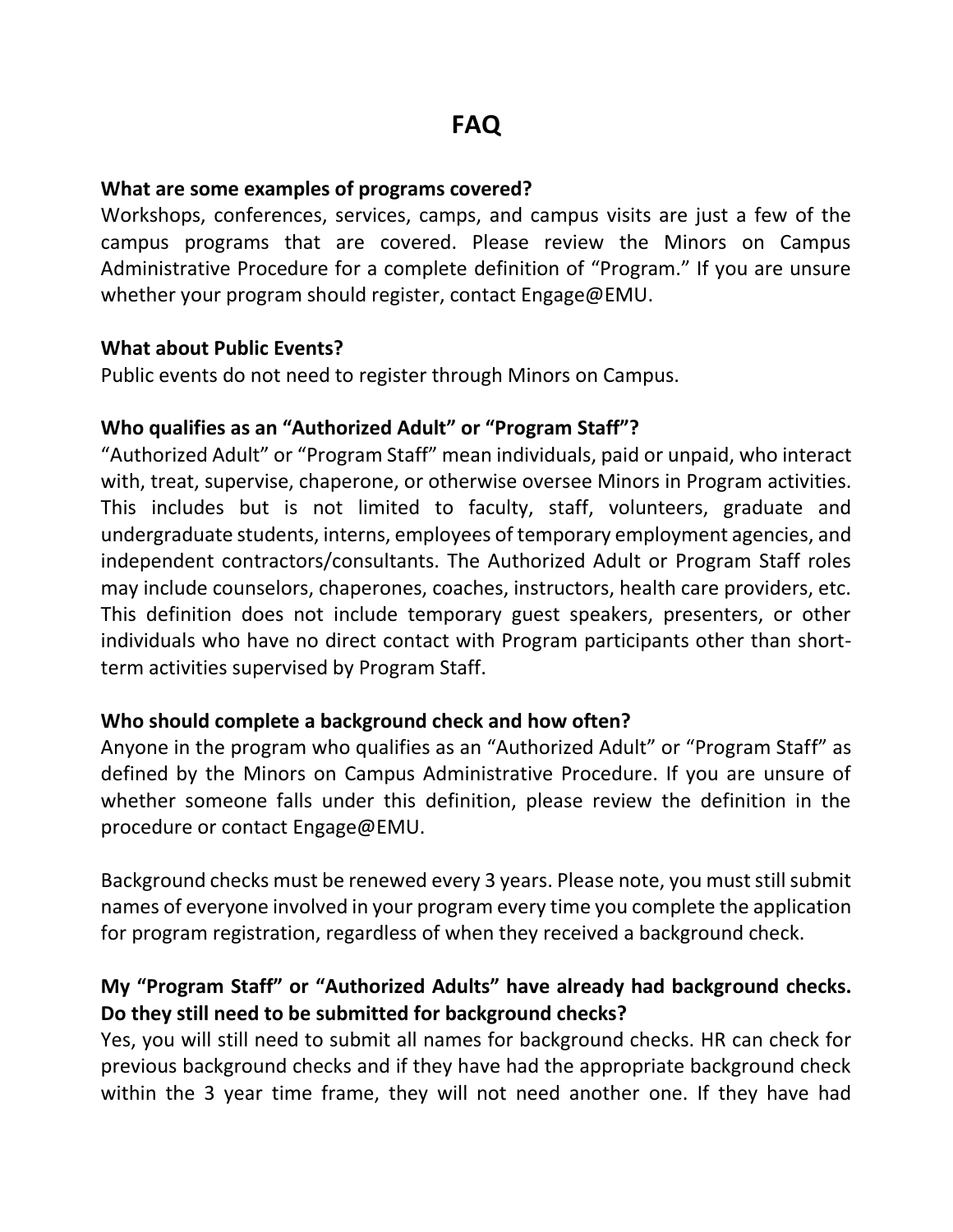background checks completed through another entity, they will need to get one through EMU

## **Who does the background checks?**

HR conducts all background checks through their provider Orangetree. Information returned on background checks is sensitive in nature, and therefore will not be shared. HR will provide Engage@EMU with a "Yes" or "No" on whether someone is cleared to work with minors. No other information will be provided or requested.

## **How long do background checks take?**

From time of submission, background checks can take from 1-2 days up to a week to be completed. We will notify you as soon as background checks are completed as well as if there are any problems. Please keep in mind this is an estimated turnaround time. You should plan ahead in the event it could take longer.

## **How much does the background check cost?**

There is a per-person fee for background checks which is subject to change without notification based on annual contracts with the provider. There may be some exceptions, so if you are unsure, please contact Engage@EMU.

## **Who pays the Background Check fee?**

The fee for background checks will be the responsibility of the program. Costs may vary and are subject to change. EMU Human Resources will run the background checks and pass on the fee to the program.

## **How do I get my program registered?**

- Review the Policy and Procedures
- Submit Program Registration and Background Checks
- -Complete online training modules for anyone working with Minors in the program.

Upon submitting the Program Registration form, your program will be held "In Review" until Background Checks and Training modules are completed. Once all steps have been completed and meet the procedural guidelines, the program will be considered "Registered" and approved to operate.

### **When should I start this process?**

It is recommended you start the process at least 45 days before the program start date.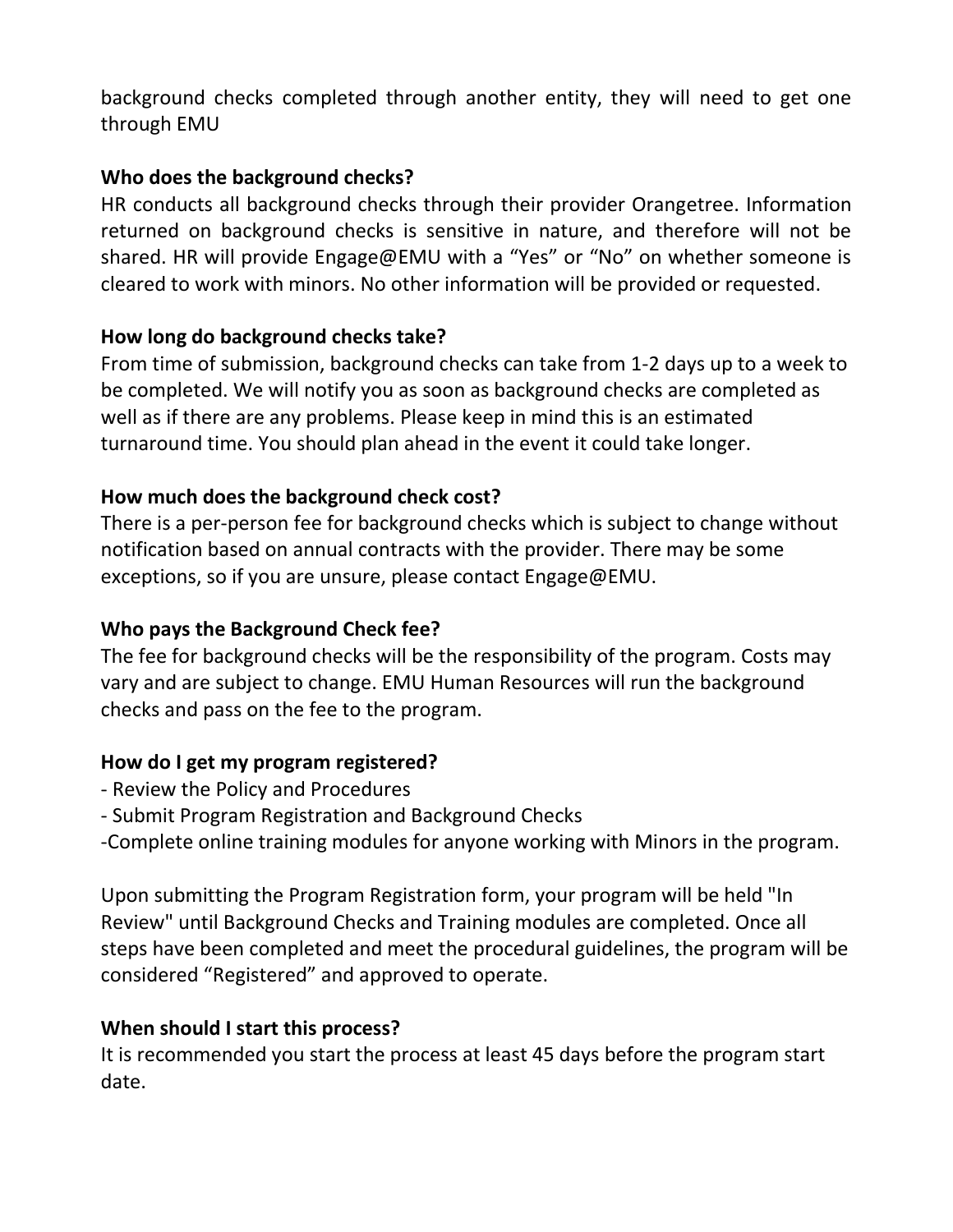## **How often do I need to register my program?**

Programs need to renew their registration every year. If your department has multiple programs, each program needs to be registered.

## **What if I have a volunteer that is under 17?**

HR can run a background check for minors that are EMU students only. There may be an additional form necessary for this process. Please specify if they are under 18 years of age when submitting their name on the Background Check form. If a background check cannot or has not been completed, the minor/any volunteer must be supervised by an "Authorized Adult" or "Program Staff" at all times.

# **Do I have to do anything if I book/rent out facilities to programs?**

If you are in charge of renting out facilities, you only have to add the EMU Facilities Use Addendum with the contract provided to the group. This addendum informs the signee they must be in compliance with the Minors on Campus Policy and Procedures.

In addition, as the authority issuing the contract you are responsible for ensuring the agreement, the terms and the University's policies are enforced.

## **I am with a non-University sponsored program. Am I able to access the training?**

Yes, if you would like you and your program staff to receive the Minors on Campus training, please email Erin McCargar at [emccarga@emich.edu.](emccarga@emich.edu) We will need the following information: Full Names and Email addresses. If they have an EID or emich.edu email, please provide these as well.

# **What do I need to do if my event is for Minors who come under the supervision of school Teachers and Chaperones? Do I still need to register with Minors on Campus?**

If the Minors are on EMU campus for your program, but are directly supervised and accompanied by school teachers and chaperones at all times (this means your program staff does not have any custody or control over the Minors), your program/event is exempt. Please make aware in program/event documents that are provided to the school that teachers and chaperones/other school entities are directly responsible for supervision of Minors throughout the entirety of the program/event. If there are specifics to your program you would like to discuss, please contact us directly.